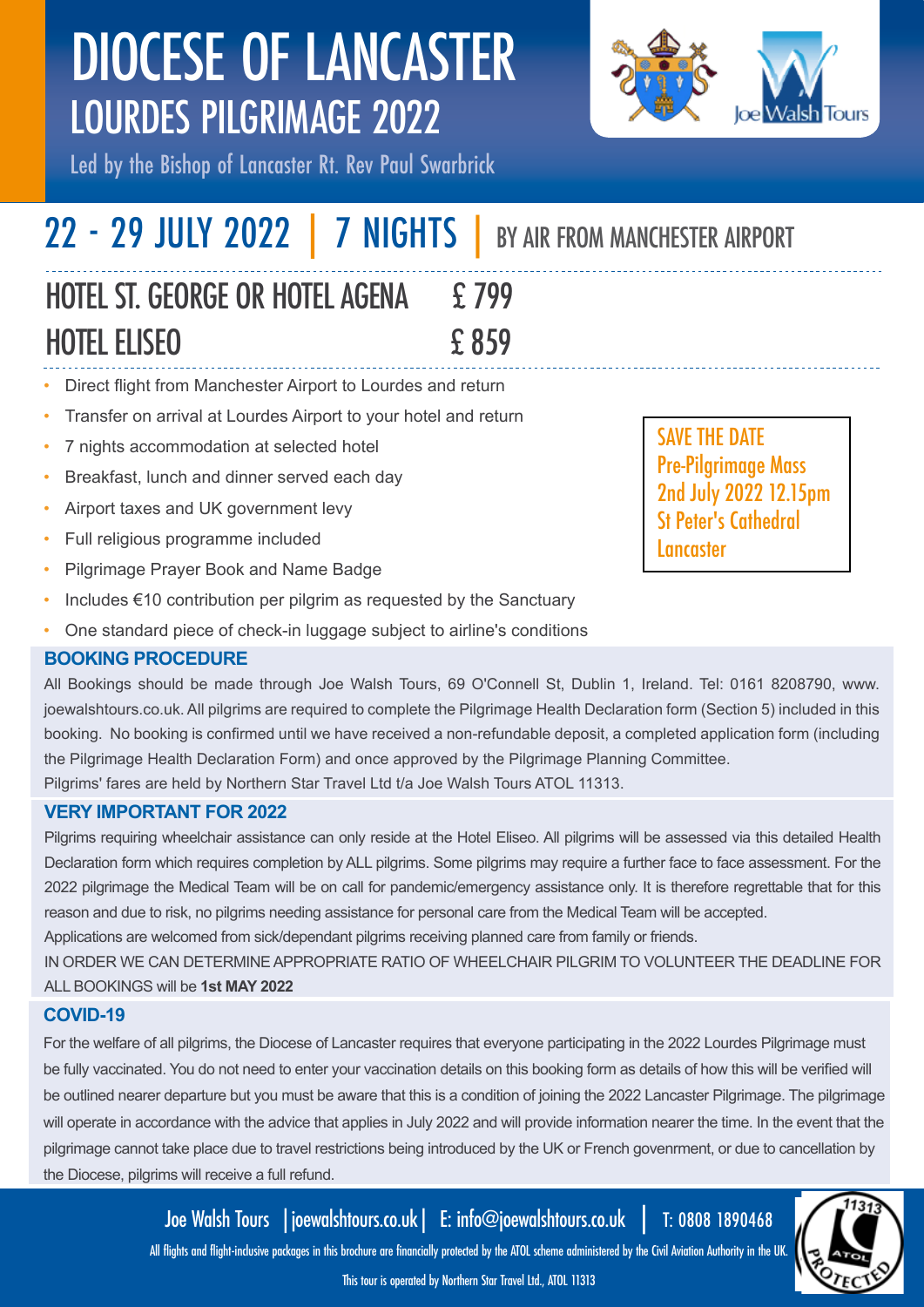### **PLEASE READ THE TERMS AND CONDITIONS CAREFULLY BEFORE FILLING OUT THE BOOKING FORM.**

### **TRAVEL INSURANCE:**

Travel insurance is available at £33 per person. All pilgrims must be covered by a travel insurance policy. This is now required for entry into France by UK passport holders. The Pilgrimage Planning Committee have decided that for the 2022 pilgrimage it will be Mandatory for all pilgrims to be covered by the Tour Operator Insurance which guarantees cover for all Covid-19 related claims. Please tick the box and sign on the booking form.

### **MEDICAL & OTHER MISCELLANEOUS CHARGES**:

Please note these charges in total are the direct responsibility of the pilgrim or their legal guardian/next of kin. All travellers must have either a **EHIC card (if still valid at the time of travel) or the new UK Global Health Insurance Card (GHIC). To apply for a GHIC go to www.gov.uk/global-health-insurance-card, this is available free of charge.** Please note that all Pilgrims must complete the Pilgrimage Health Declaration Form in this booking form and declare any medical condition which has required medical advice, treatment, medication or hospitalisation during the last 18 months.

#### **HOTELS**:

We have made arrangements to reserve the best accommodation available in a good range of hotels, well known for their kind attention and good service. Please note the cost is based on sharing a twin or triple room with private facilities.

#### **SINGLE ROOMS:**

These are limited and subject to availability at a supplementary charge. Please share if possible.

### **NOTICE TO PASSENGERS:**

The flying time to Lourdes is approximately 2 hours 20 minutes. A buy-on-board catering system is available on flights to and from Lourdes.

#### **PASSPORT:**

**EVERY PERSON TRAVELLING TO FRANCE MUST HAVE A VALID UP-TO-DATE PASSPORT.** If you already have a passport, please check now that it will be valid for travel three months beyond the travel date; and issued after 30th October 2012. If you need to renew/apply for your passport please submit the booking form straight away to secure your place and put passport details 'to be advised'. You can then forward these to us 6 weeks before travel.

#### **PAYMENTS:**

Balance of fare is due 31st May 2022. Joe Walsh Tours and the Diocese of Lancaster shall be entitled at their discretion to treat as cancelled any booking in respect of which the balance of fare shall not have been remitted eight weeks before the date of departure.

### **USE OF YOUR INFORMATION:**

Information provided on this form will be held and exchanged between Joe Walsh Tours, the Diocese of Lancaster and associated organisations. It may be shared with third parties associated with Lourdes. Information provided may also be used to contact you,for example by email, text or phone call to update you with details concerning the pilgrimage. Your data will be held for a maximum of 6 years.

### **GDPR:**

As per European GDPR regulation, by signing this form you are providing Northern Star Travel t/a Joe Walsh Tours and the Diocese of Lancaster consent to process your personal information. A full copy of our Privacy Policy is available on request.

### **PHOTOGRAPHS AND VIDEOS:**

The Sanctuary in Lourdes, and surrounding areas, are public environments where filming and photography of pilgrims occurs. In addition, during the pilgrimage, photographs and videos will be taken by authorised pilgrimage volunteers and an official photographer. The images wil be used by the Diocese of Lancaster as part of the pilgrimage liturgies, and for promotion and advertising on social media and diocesan publications and websites. The images will be kept securely and kept by the Diocese of Lancaster indefinitely. The booking form contains the appropiate consent for photographs and video to be taken.

### **FINAL INSTRUCTIONS:**

Full information and luggage labels will be sent to you within 10 days prior to the departure date of the Pilgrimage. Final flight timings will be confirmed at this point.

#### **WHEELCHAIRS:**

PLEASE NOTE: Wheelchairs are not included in your travel insurance cover. We recommend separate insurance cover.

#### **VISAS:**

Holders of non-EU passports must check with the French consulate as to whether or not they require a visa.

#### **MANCHESTER AIRPORT:**

The pilgrimage departs from and returns to Manchester Airport. Pilgrims are responsible for their own transport arrangements to and from the airport.

### **REGULATION (EC) 261/2004:**

Regulation (EC) 261/2004 of The European Parliament and of the European Council establishes common rules on compensation and assistance to passengers in the event of denied boarding, cancellation or long delay of flights. The obligations that the regulation creates rests with the operating carrier who performs or intends to perform a flight. Any compensation that may be due to passengers in case of a delay must be claimed exclusively by the passenger and directly to the airline and not Joe Walsh Tours or the Diocese of Lancaster.

### **YOUR FINANCIAL PROTECTION:**

All flights and flight-inclusive packages are financially protected by ATOL scheme administered by the Civil Aviation Authority in the UK. This tour is operated by Northern Star Ltd. ATOL 11313.

### **MEDICAL ENQUIRIES:**

If you have questions for the volunteer Medical Team about travelling on the pilgrimage please e-mail chiefnurse@lancasterlourdes.co.uk A return e-mail will be sent at the earliest opportunity but please bear in mind our volunteers have work commitments and it may take a few days to respond.



Joe Walsh Tours |joewalshtours.co.uk| E: info@joewalshtours.co.uk | T: 0808 1890468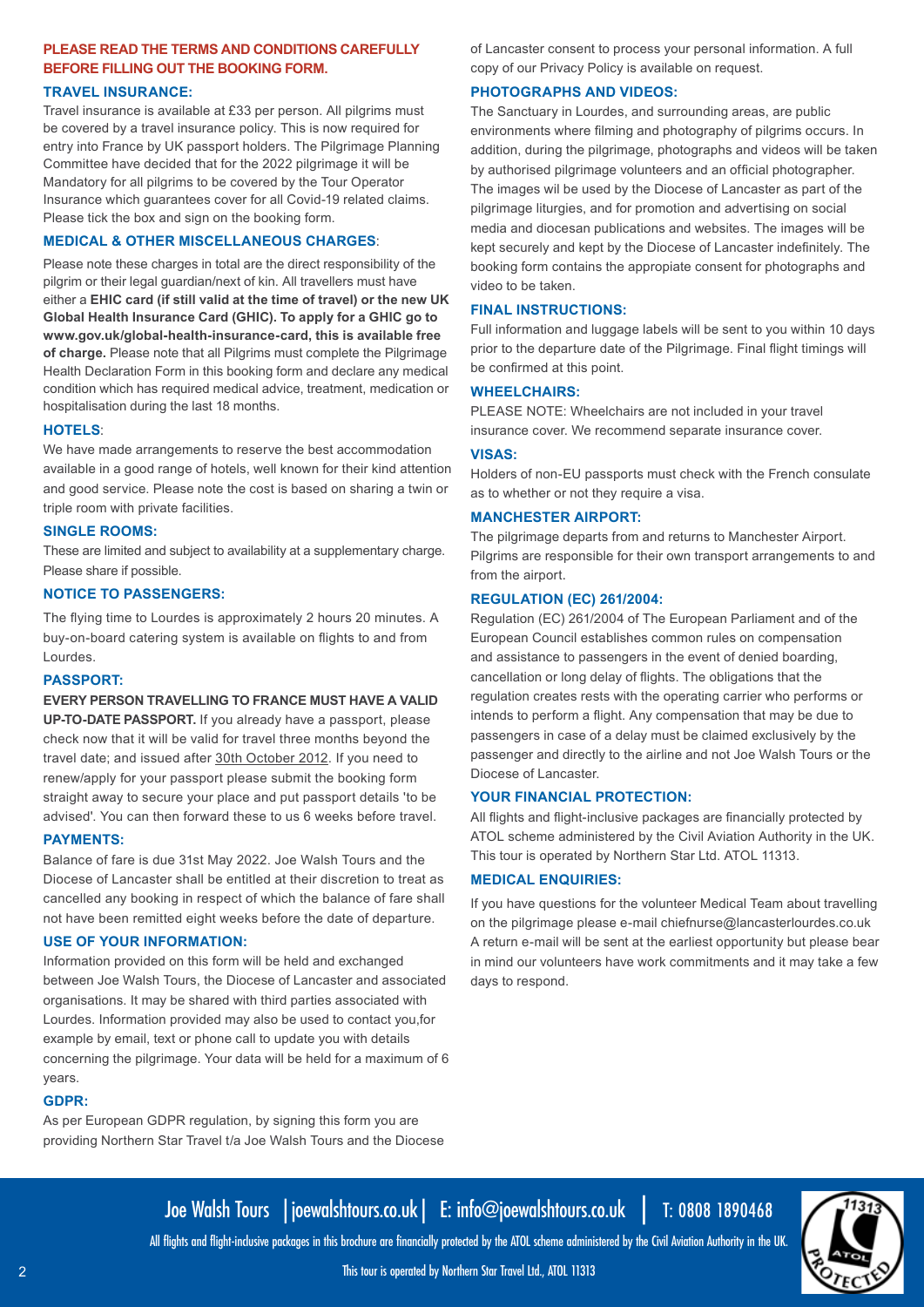

Led by the Bishop of Lancaster Rt. Rev Paul Swarbrick

# 22 - 29 JULY 2022 | 7 NIGHTS | BY AIR FROM MANCHESTER

**Ref**

*Office Use Only*

. . . . . . . . . . . . . .

### SECTION 1: PASSENGER NAME AS PER PASSPORT

| FULL NAME AS IT APPEARS ON YOUR PASSPORT * If renewing this can be sent later |  |                                       |                                                                                      |                         |              |                                      |                                       |
|-------------------------------------------------------------------------------|--|---------------------------------------|--------------------------------------------------------------------------------------|-------------------------|--------------|--------------------------------------|---------------------------------------|
| <b>Surname</b>                                                                |  | <b>First Name(s)</b><br>(AS PASSPORT) | <b>Title</b>                                                                         | Date of<br><b>Birth</b> | Passport No. | <b>Passport</b><br><b>Issue date</b> | <b>Passport</b><br><b>Expiry date</b> |
| <b>Preferred first name</b><br>(for pilgrimage badge)                         |  |                                       | UK Global Health Insurance Card (GHIC) / EHIC<br>*If renewing this can be sent later |                         |              | <b>GHIC / EHIC Expiry date</b>       |                                       |
| SECTION 2. CONTACT DETAILS                                                    |  |                                       |                                                                                      |                         |              |                                      |                                       |

# SECTION 2: CONTACT DETAILS

| <b>Address (BLOCK CAPITALS):</b>                                                                            |                                                          |  |  |  |
|-------------------------------------------------------------------------------------------------------------|----------------------------------------------------------|--|--|--|
|                                                                                                             |                                                          |  |  |  |
| <b>Telephone Number:</b>                                                                                    | <b>Mobile Phone Number:</b>                              |  |  |  |
|                                                                                                             |                                                          |  |  |  |
| Post code:                                                                                                  |                                                          |  |  |  |
| Email:                                                                                                      |                                                          |  |  |  |
| Details of emergency contact while abroad                                                                   |                                                          |  |  |  |
| Name:                                                                                                       | <b>Relationship:</b>                                     |  |  |  |
| Telephone number:                                                                                           | <b>Mobile number:</b>                                    |  |  |  |
| Is this your first pilgrimage with the Diocese of Lancaster?                                                | <b>YES</b><br><b>NO</b>                                  |  |  |  |
| Are you interested in becoming a volunteer? If so, tick:                                                    | <b>Doctor/Nurse</b><br><b>Brancadier</b><br><b>Carer</b> |  |  |  |
|                                                                                                             | <b>Diocesan Youth Helper</b>                             |  |  |  |
| <b>SECTION</b><br>3: HO<br>DE IA                                                                            |                                                          |  |  |  |
| Hotels Available: Please indicate the hotel of your choice (subject to availability at the time of booking) |                                                          |  |  |  |
| <b>Hotel Agena</b><br><b>Hotel St. George</b>                                                               | <b>Hotel Eliseo</b>                                      |  |  |  |
| <b>Single Room*</b><br><b>Twin Room</b>                                                                     | Treble Room (3 single beds)                              |  |  |  |
| Willing to share (i.e. share with another person)<br>Name (if known):                                       |                                                          |  |  |  |
| Please specify any special dietary requirements:                                                            |                                                          |  |  |  |
|                                                                                                             |                                                          |  |  |  |
|                                                                                                             |                                                          |  |  |  |
| *Single Room subject to availability, supplement of £38 per night per person applies                        |                                                          |  |  |  |

Joe Walsh Tours |joewalshtours.co.uk| E: info@joewalshtours.co.uk | T: 0808 1890468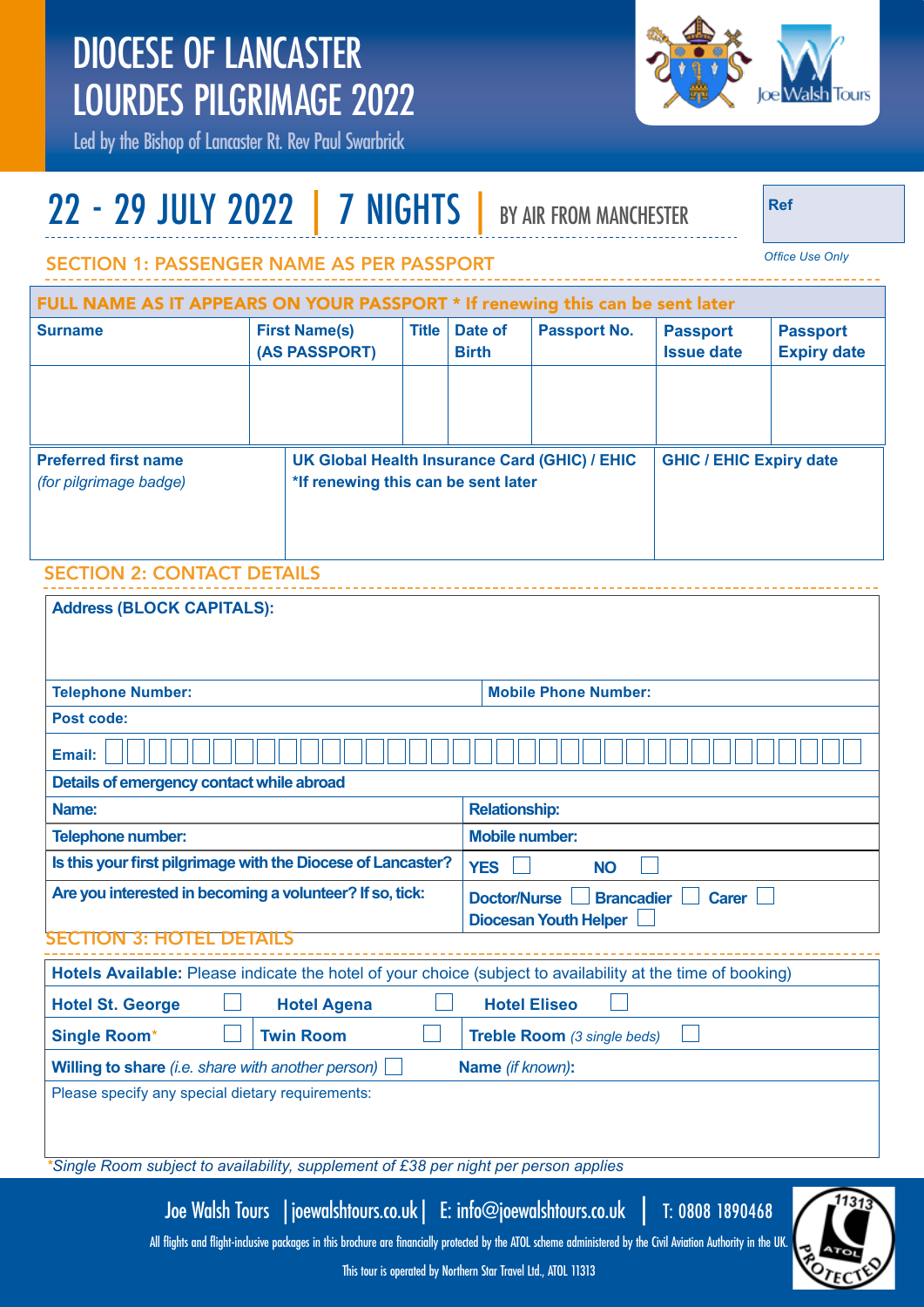

Led by the Bishop of Lancaster Rt. Rev Paul Swarbrick

# SECTION 4: INSURANCE DETAILS

| For the 2022 pilgrimage it will be Mandatory for all pilgrims to be covered by the Tour Operator Insurance<br>which guarantees cover for all Covid-19 related claims.<br>The GHIC/EHIC is NOT a substitute for travel insurance. |                      |                                                                                                      |  |  |
|----------------------------------------------------------------------------------------------------------------------------------------------------------------------------------------------------------------------------------|----------------------|------------------------------------------------------------------------------------------------------|--|--|
| I agree to pay                                                                                                                                                                                                                   | $£33$ (up to 79 yrs) | £66 $(80-94yrs + )$                                                                                  |  |  |
| Persons aged 95 or over should contact Joe Walsh Tours for confirmation and details of cover.                                                                                                                                    |                      |                                                                                                      |  |  |
| <b>SIGNED</b>                                                                                                                                                                                                                    |                      |                                                                                                      |  |  |
|                                                                                                                                                                                                                                  |                      | Please note: Wheelchairs are not covered under your travel insurance. Separate cover is recommended. |  |  |

# SECTION 5: HEALTH DECLARATION FORM

| TO BE COMPLETED BY ALL PILGRIMS.                                         |            |           |                             |
|--------------------------------------------------------------------------|------------|-----------|-----------------------------|
| Please state whether you have/have not had any of the                    | <b>YES</b> | <b>NO</b> | If YES, please give details |
| following conditions                                                     |            |           |                             |
| <b>Lung/Respiratory Disease</b>                                          |            |           |                             |
| Anaphylaxis                                                              |            |           |                             |
| Heart or circulatory issues (such as high blood                          |            |           |                             |
| pressure, heart attack, blood clots)                                     |            |           |                             |
| Severe Psychiatric/Mental Illness                                        |            |           |                             |
| Neurological Problems (such as stroke, migraines,                        |            |           |                             |
| epilepsy, seizures, fainting, dizziness)                                 |            |           |                             |
| Joint/skeletal problems/physical disability                              |            |           |                             |
| <b>Diabetes</b>                                                          |            |           |                             |
| Bleeding, haematological or other blood disorders                        |            |           |                             |
| (inc. infectious diseases)                                               |            |           |                             |
| <b>Substance Dependency</b>                                              |            |           |                             |
| Thyroid disease or endocrine disorder                                    |            |           |                             |
| Hearing loss or problems                                                 |            |           |                             |
| Speech problems                                                          |            |           |                             |
| Serious eyesight problems                                                |            |           |                             |
| Major surgery in the past                                                |            |           |                             |
| Have you been hospitalised in the last two years?                        |            |           |                             |
| Are you awaiting tests/investigations /results /                         |            |           |                             |
| surgery?                                                                 |            |           |                             |
| Previous or current cancer (not covered elsewhere)                       |            |           |                             |
| Were you formally advised to shield at any point<br>during the pandemic? |            |           |                             |

## Please turn page to view reverse ▶ ▶ ▶

Joe Walsh Tours |joewalshtours.co.uk| E: info@joewalshtours.co.uk | T: 0808 1890468

12.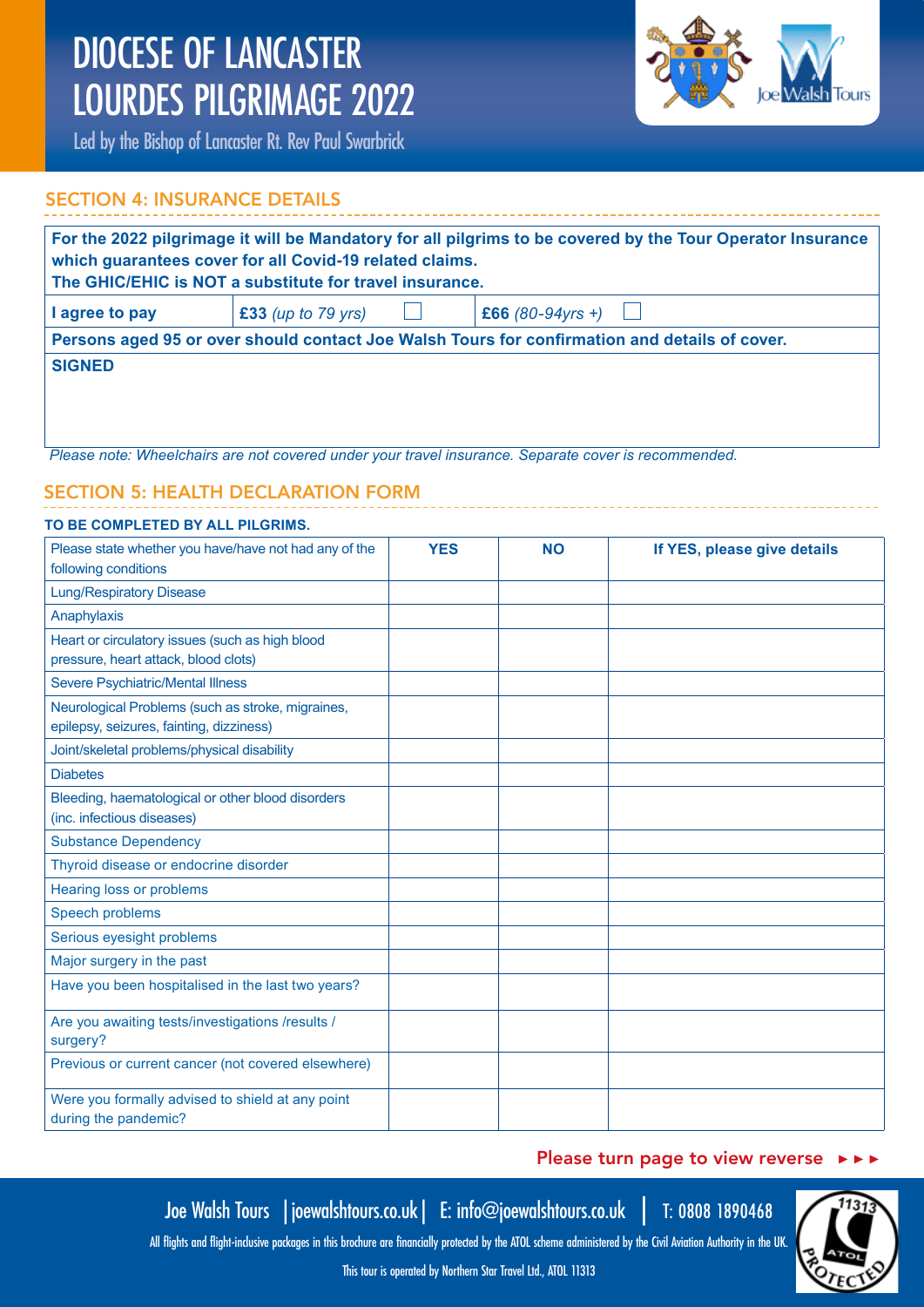

Led by the Bishop of Lancaster Rt. Rev Paul Swarbrick

# SECTION 5: HEALTH DECLARATION FORM CONTINUED

| TO BE COMPLETED BY ALL PILGRIMS.                                                                                                                                                                           |               |           |                             |  |  |
|------------------------------------------------------------------------------------------------------------------------------------------------------------------------------------------------------------|---------------|-----------|-----------------------------|--|--|
| Please state whether you have/have not had any of the<br>following conditions                                                                                                                              | <b>YES</b>    | <b>NO</b> | If YES, please give details |  |  |
| Are you pregnant?                                                                                                                                                                                          |               |           |                             |  |  |
| Is there likely to be any significant change in your<br>condition before the pilgrimage in July?                                                                                                           |               |           |                             |  |  |
| Do you take any regular medication?<br>If yes, please include a copy of your prescription with<br>this application                                                                                         |               |           |                             |  |  |
| Do you have any allergies or sensitivities?<br>If yes, please detail inc. type of reaction                                                                                                                 |               |           |                             |  |  |
| Do you know of any obvious reason why you should<br>not fly? (approx. total time on plane = 3hrs)                                                                                                          |               |           |                             |  |  |
| In the unlikely event of flight problems/emergency,<br>overland travel may be required. Do you know of any<br>obvious reason why you should not travel overland?<br>(approx. total time overland = 2 days) |               |           |                             |  |  |
| Do you have carers/social care package when at<br>home?                                                                                                                                                    |               |           |                             |  |  |
| Do you have any Advance statements, Advance<br>decision to refuse treatment, Lasting power of<br>attorney, DNAR in the UK?                                                                                 |               |           |                             |  |  |
| <b>LEVEL OF INDEPENDENCE</b>                                                                                                                                                                               |               |           |                             |  |  |
| Do you need any help getting in and out of bed?                                                                                                                                                            |               |           |                             |  |  |
| Do you need help to dress?                                                                                                                                                                                 |               |           |                             |  |  |
| Do you need help to wash?                                                                                                                                                                                  |               |           |                             |  |  |
| Do you need help to shower/bathe?                                                                                                                                                                          |               |           |                             |  |  |
| Do you need help to feed?                                                                                                                                                                                  |               |           |                             |  |  |
| Do you have a special diet?                                                                                                                                                                                |               |           |                             |  |  |
| Do you need help toileting?                                                                                                                                                                                |               |           |                             |  |  |
| Are you incontinent of urine and/or bowels?<br>If yes please provide details such as do you have a<br>stoma/catheter, wear pads etc.)                                                                      |               |           |                             |  |  |
| Do you have any pressure sores?                                                                                                                                                                            |               |           |                             |  |  |
| Do you use any pressure care equipment (e.g.<br>cushion mattress etc,)                                                                                                                                     |               |           |                             |  |  |
| Can you administer/manage your own medications?                                                                                                                                                            |               |           |                             |  |  |
| If you have indicated that you require ANY kind of<br>assistance, you must name here the pilgrim/s that<br>will provide this care.                                                                         | <b>NAME/S</b> |           |                             |  |  |

### Please turn page to view reverse ▶ ▶ ▶

12.

Joe Walsh Tours |joewalshtours.co.uk| E: info@joewalshtours.co.uk | T: 0808 1890468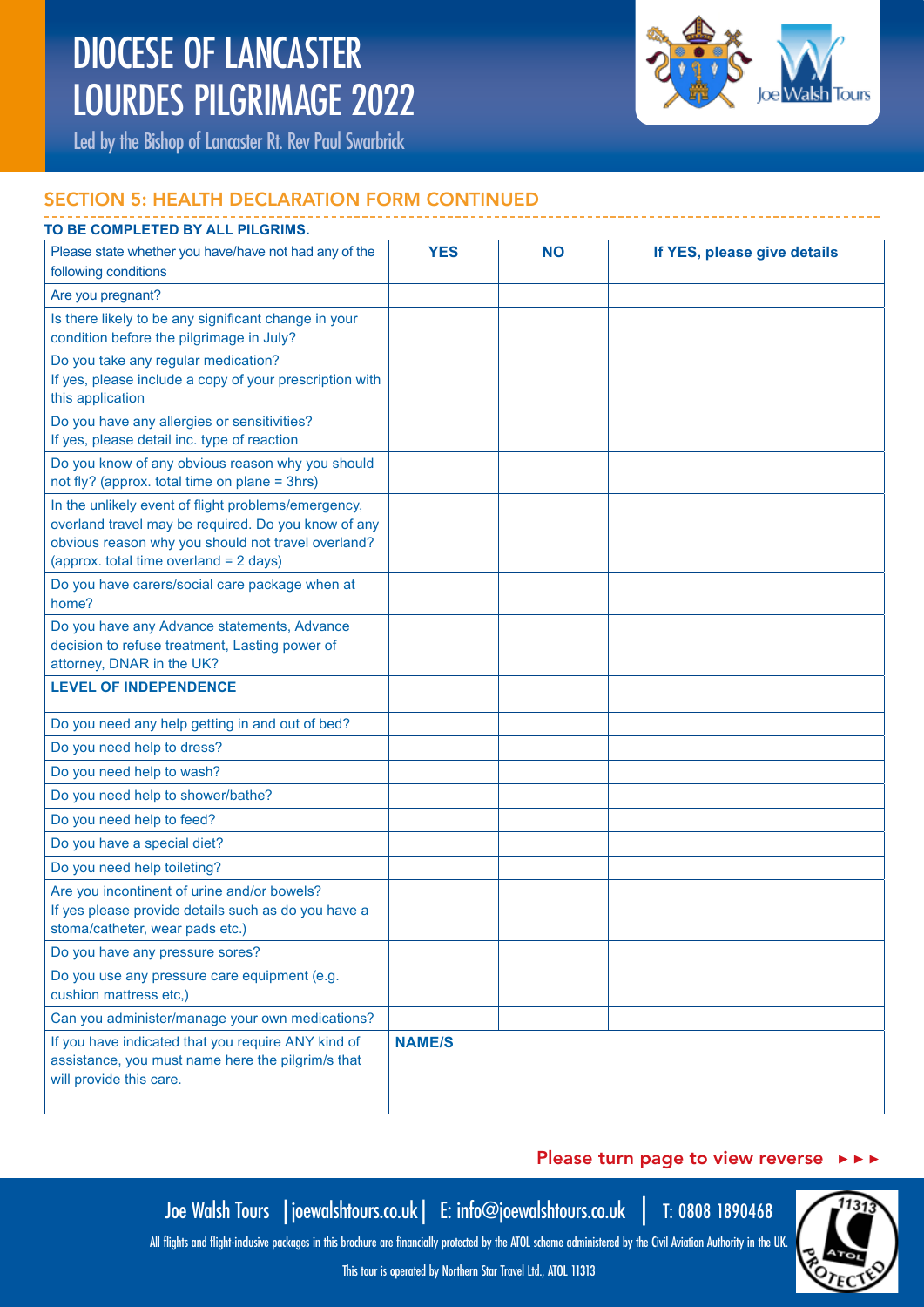

Led by the Bishop of Lancaster Rt. Rev Paul Swarbrick

# SECTION 5: HEALTH DECLARATION FORM CONTINUED

# Please state whether you have/have not had any of the following conditions **YES NO If YES, please give details LEVEL OF ACTIVITY/MOBILITY**  Can you travel by coach/air sitting upright in one seat? Can you walk from the aircraft door or coach entrance to the seat unaided? Can you walk up 10 steps? (with support if required) Can you stand unaided? Can you walk 500 metres unaided? Can you walk 1 mile unaided? Do you need use of a wheelchair at the airport? Do you need use of a wheelchair in Lourdes? If you ticked yes to either of the wheelchair questions then do you need to loan a wheelchair? \*Please note the max weight for loaned wheelchairs is 19 St/120 Kg. Please liaise with the Tour Operator regards taking electric wheelchairs Do you use any other mobility aids, such as a zimmer frame? Please provide any other medical information you feel is relevant to the Lourdes Planning Committee. GP DETAILS Surgery Name Address Phone Number **TO BE COMPLETED BY ALL PILGRIMS.**

### **DECLARATION**

**I declare that the information given in this application is, to the best of my knowledge and belief, true and complete. I will inform the pilgrimage organisers if there is any significant change to my health before pilgrimage**

**SIGNATURE** 

PRINT NAME

**DATE** 

### Please turn page to view reverse  $\rightarrow \rightarrow \rightarrow$

Joe Walsh Tours |joewalshtours.co.uk| E: info@joewalshtours.co.uk | T: 0808 1890468